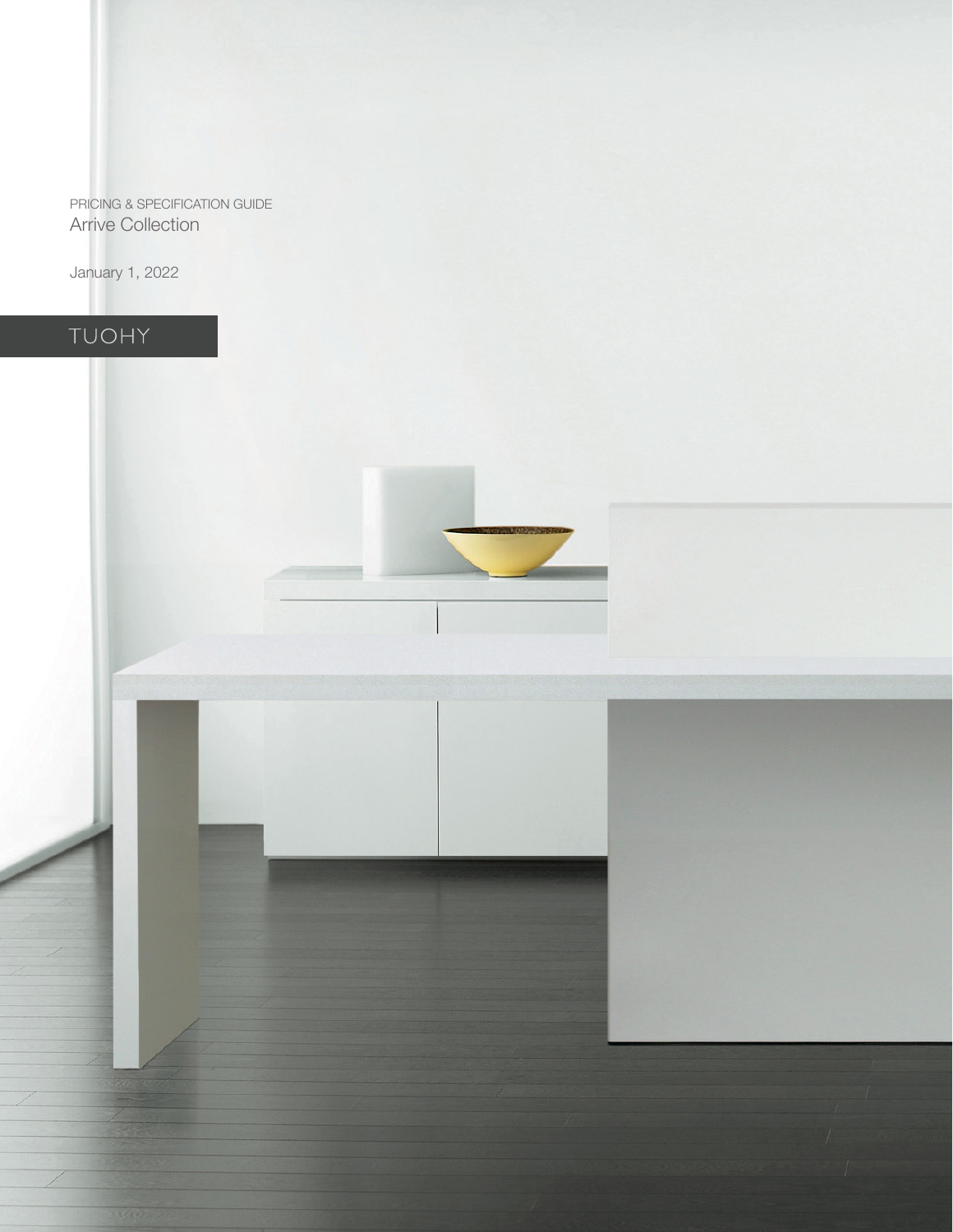| Drawer Layouts             | BA3             |
|----------------------------|-----------------|
| Desks                      | BA4             |
| Runoffs                    | BA <sub>5</sub> |
| <b>Bridges</b>             | BA <sub>5</sub> |
| <b>Accessory Shelves</b>   | BA <sub>5</sub> |
| Credenza Tops & End Panels | BA6             |
| Pedestals                  | BA7             |
| <b>Towers</b>              | BA7             |

## Reception: **Arrive** Design: TUOHY Design: TEAM Design: TUOHY Design: TEAM Design: TUOHY Design Team

## TUOHY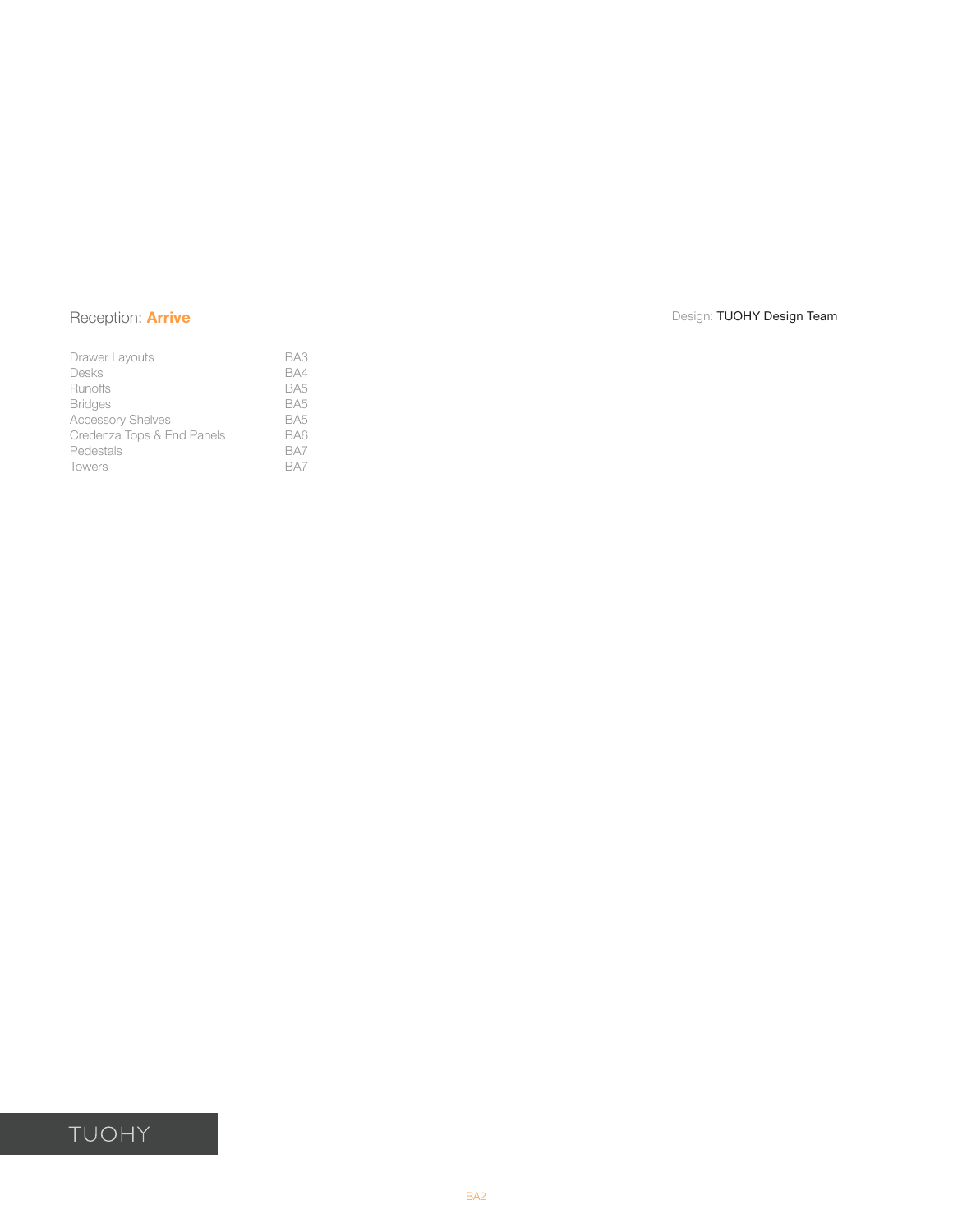### <span id="page-2-0"></span>**Drawer Layouts: Plan View**

Slides: Side-Mount

| Pedestal Units 18d<br>Drawers 16d |                             |     |            | Pedestal Units 24d<br>Drawers 20.1d    |                          |                                     |                         |
|-----------------------------------|-----------------------------|-----|------------|----------------------------------------|--------------------------|-------------------------------------|-------------------------|
| <b>18w</b>                        | 24w                         | 30w | <b>36w</b> | <b>18w</b>                             | 24w                      | 30w                                 | 36w                     |
| Box Drawers w Divider             |                             |     |            |                                        |                          |                                     |                         |
|                                   |                             |     |            | $\mathbb A$<br>$\overline{\mathbf{v}}$ | $\Delta$<br>$\mathbf{v}$ | $\Delta$<br>$\overline{\mathbf{v}}$ | $\mathbf{\overline{v}}$ |
| File Drawers: Lateral             |                             |     |            |                                        |                          |                                     |                         |
|                                   |                             |     |            |                                        |                          |                                     |                         |
|                                   |                             |     |            |                                        |                          |                                     |                         |
|                                   | File Drawers: Front-to-Back |     |            |                                        |                          |                                     |                         |
|                                   |                             |     |            |                                        |                          |                                     |                         |
|                                   |                             |     |            |                                        |                          |                                     |                         |
|                                   |                             |     |            |                                        |                          |                                     |                         |
|                                   |                             |     |            |                                        |                          |                                     |                         |

### *DRAWER CONSTRUCTION*

A fine point for a quality casegood product is the inner drawer construction. Each TUOHY casegood offers you uncompromised excellence in this area as well. Drawer boxes are constructed with dovetail joinery for maximum durability. The drawer face is mounted separately to this box (i.e., five-sided construction) to maintain integrity.

Drawer bottoms are dadoed on all four sides. Slides for box drawers are rated at 100 pounds per drawer; slides for file drawers are rated at a heavy duty 150 pound load per drawer. All slides have progressive action.

Box drawers have a removable divider, adjustable when depicted (÷). File drawers have suspension rods for filing laterally or front-to-back, as depicted. For Drawers for Lap Area, Drawer Pencil Tray, and Locks: See the Introduction/Terms-Options section of the Master Price List, page 12.

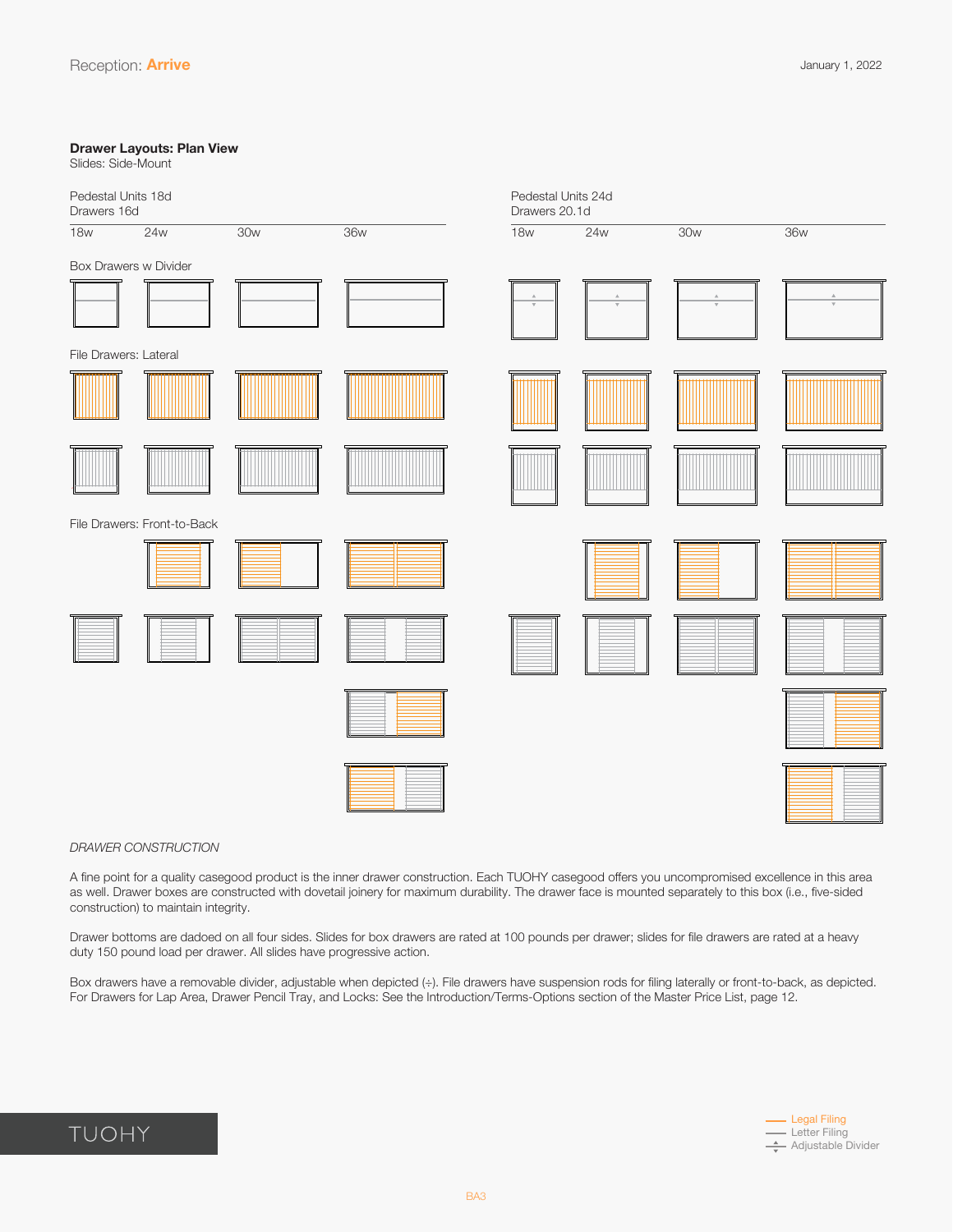

<span id="page-3-0"></span>

|                  |                           |            | Product No.       | \$   | Product No.       | \$   | Product No.           | S    |
|------------------|---------------------------|------------|-------------------|------|-------------------|------|-----------------------|------|
| Desks with Panel | Wood1 Shell 36d 42.4h     | <b>ADA</b> | Wood1 Privacy Pnl |      | Wood2 Privacy Pnl |      | Acrylic Solid PrivPnl |      |
|                  | Desk 78w 36d LH           | 24         | <b>RALW7836</b>   | 4616 | <b>RALX7836</b>   | 5080 | <b>RALK7836</b>       | 6688 |
|                  | $\bullet$ Desk 78w 36d RH | 24         | <b>RARW7836</b>   | 4616 | <b>RARX7836</b>   | 5080 | <b>RARK7836</b>       | 6688 |
|                  | Desk 84w 36d LH           | 24         | <b>RALW8436</b>   | 4679 | <b>RALX8436</b>   | 5146 | <b>RALK8436</b>       | 6791 |
|                  | Desk 84w 36d RH           | 24         | <b>RARW8436</b>   | 4679 | <b>RARX8436</b>   | 5146 | <b>RARK8436</b>       | 6791 |
|                  | Desk 90w 36d LH           | 28         | <b>RALW9036</b>   | 4747 | <b>RALX9036</b>   | 5222 | <b>RALK9036</b>       | 6895 |
|                  | Desk 90w 36d RH           | 28         | <b>RARW9036</b>   | 4747 | <b>RARX9036</b>   | 5222 | <b>RARK9036</b>       | 6895 |
|                  | • Desk 96w 36d LH         | 32         | <b>RALW9636</b>   | 4827 | <b>RALX9636</b>   | 5310 | <b>RALK9636</b>       | 7045 |
|                  | Desk 96w 36d RH           | 32         | <b>RARW9636</b>   | 4827 | <b>RARX9636</b>   | 5310 | <b>RARK9636</b>       | 7045 |
|                  | Desk 102w 36d LH          | 32         | RALW10236         | 5114 | RALX10236         | 5625 | <b>RALK10236</b>      | 7573 |
|                  | Desk 102w 36d RH          | 32         | RARW10236         | 5114 | RARX10236         | 5625 | <b>RARK10236</b>      | 7573 |
|                  | Desk 108w 36d LH          | 32         | <b>RALW10836</b>  | 5643 | <b>RALX10836</b>  | 6207 | <b>RALK10836</b>      | 8274 |
|                  | Desk 108w 36d RH          | 32         | RARW10836         | 5643 | RARX10836         | 6207 | RARK10836             | 8274 |
|                  | Desk 114w 36d LH          | 36         | RALW11436         | 5724 | <b>RALX11436</b>  | 6295 | <b>RALK11436</b>      | 8423 |
|                  | Desk 114w 36d RH          | 36         | RARW11436         | 5724 | RARX11436         | 6295 | RARK11436             | 8423 |
|                  | Desk 120w 36d LH          | 36         | <b>RALW12036</b>  | 5851 | <b>RALX12036</b>  | 6438 | <b>RALK12036</b>      | 8760 |
|                  | Desk 120w 36d RH          | 36         | RARW12036         | 5851 | RARX12036         | 6438 | RARK12036             | 8760 |
|                  |                           |            |                   |      |                   |      |                       |      |

! Notes:

 Where applicable, wood veneers are horizontal; quartered and rift cuts are recommended. Acrylic Solid Surface standard is Avonite® Polaris Matte; other colors on a project basis.

 Privacy Panels are 1.5th and located 4.5-in from the visitors' edge of the worksurface.

 Handedness is user's side, where the Privacy Panel meets the end panel (opposite the offset gap). +Options:

 For Desks to be used with a Runoff or Bridge, add X to the product number; no price change.

 • Ex. Desk for Bridge/Runoff 78w x 36d LH with Wood1 Privacy Pnl, Product No. is RALW7836X. Parametrics (identify dimension changes within < > symbols; use price of next larger size): Width range: 72-120





TUOHY

Specify: Product Number & Qty Tagging Hardware Selection Edge Detail Wood Finish

• Denotes Item is illustrated. ¬ Includes locks.

‡ Requires field sub-assembly.

Prices listed in Wood1 Finishes.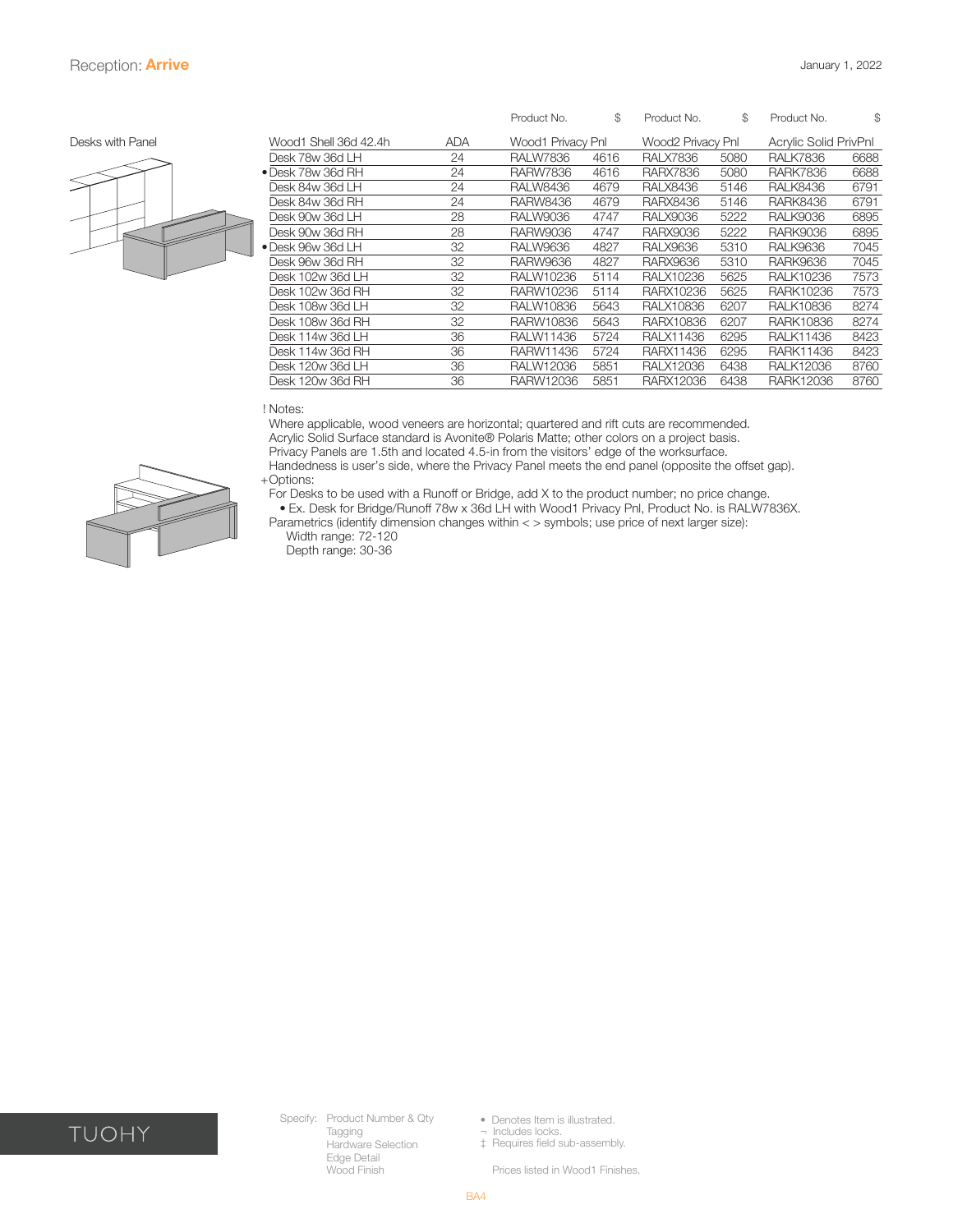<span id="page-4-0"></span>

|                |                           | Product No.       |      | Product No.       |       | Product No.           |      |
|----------------|---------------------------|-------------------|------|-------------------|-------|-----------------------|------|
| <b>Runoffs</b> | Wood1 Shell 48w 24d 42.4h | Wood1 Privacy Pnl |      | Wood2 Privacy Pnl |       | Acrylic Solid PrivPnl |      |
|                | $\bullet$ Runoff Shell LH | RDELW4824         | 2880 | RDELX4824         | -3167 | <b>RDFI K4824</b>     | 4948 |
|                | Runoff Shell RH           | RDERW4824         | 2880 | RDERX4824         | 3167  | RDERK4824             | 4948 |
|                |                           |                   |      |                   |       |                       |      |

! Notes:

 Where applicable, wood veneers are horizontal; quartered and rift cuts are recommended.

 Acrylic Solid Surface standard is Avonite® Polaris Matte; other colors on a project basis.

 Privacy Panels are located 2-in from the edge of the worksurface.

 Handedness is user's side attachment to Desk.

+ Options/Parametrics (identify dimension changes within < > symbols use price of next larger size): Width range: 42-48 Depth range: 18-24





| <b>Bridges</b> | Wood1 Shell 48w 24d 42.4h       | Wood1 Privacy Pnl |      | Wood2 Privacv Pnl  |      | Acrylic Solid PrivPnl |      |
|----------------|---------------------------------|-------------------|------|--------------------|------|-----------------------|------|
|                | Credenza Bridge Shell           | <b>REEW4824</b>   | 2545 | RFFX4824           | 2800 | <b>RFFK4824</b>       | 4633 |
|                | • Credenza Bridge w Shelving    | <b>RESW4824</b>   | 4537 | <b>RESX4824</b>    | 4993 | <b>RFSK4824</b>       | 6624 |
|                | $111 - 112 - 1112 - 21112 - 11$ | $\mathbf{u}$      |      | $111$ $10$ $1$ $1$ |      | .                     |      |

| Wood1 Shell 48w 24d 42.4h    | Wood1 Privacy Pnl |      | Wood2 Privacy Pnl |      | Acrylic Solid PrivPnl |      |
|------------------------------|-------------------|------|-------------------|------|-----------------------|------|
| Tower Bridge Shell LH        | RETLW4824         | 2545 | <b>RETLX4824</b>  | 2800 | <b>RETLK4824</b>      | 4633 |
| <b>Tower Bridge Shell RH</b> | <b>RFTRW4824</b>  | 2545 | RFTRX4824         | 2800 | RETRK4824             | 4633 |
| • Tower Bridge w Shelving LH | <b>REULW4824</b>  | 4537 | <b>RFULX4824</b>  | 4993 | <b>REULK4824</b>      | 6624 |
| Tower Bridge w Shelving RH   | <b>RFURW4824</b>  | 4537 | <b>RFURX4824</b>  | 4993 | <b>REURK4824</b>      | 6624 |

! Notes:

 Credenza Bridge units are non-handed.

 Where applicable, wood veneers are horizontal; quartered and rift cuts are recommended.

Acrylic Solid Surface standard is Avonite® Polaris Matte; other colors on a project basis.

 Privacy Panels are located 2-in from the edge of the worksurface.

+ Options/Parametrics (identify dimension changes within < > symbols; use prices shown above): Width range: 42-48

Depth range Bridge Shell only: 18-24

 Depth range Bridge Shell for 18d pedestals: 22-24

Depth range Bridge w Shelving: 18-24

#### Accessory Shelves



| <b>Shelves for Privacy Panels</b> | <b>MRBAS</b>      |     |
|-----------------------------------|-------------------|-----|
| Accessory Shelf 24w               | RNF <sub>24</sub> | 451 |
| Accessory Shelf 30w               | RNE30             | 561 |
| Accessory Shelf 36w               | <b>RNF36</b>      | 675 |
| • Accessory Shelf 44w             | RNF44             | 826 |

! Notes:

 Depth is 7.5 inches; height is 6 inches. Finish is MRBAS Resin Brushed Aluminum Steel Tint. Shelves may be applied to any vertical surface in any location; drawing required.

 Default location as an accessory shelf is the closed end for Desks, center-of-top for Bridges and Runoffs. 

+ Options/Parametrics (identify dimension changes within < > symbols; use price of next larger size): Width range: 18-44



Specify: Product Number & Qty Tagging Hardware Selection Edge Detail Wood Finish

• Denotes Item is illustrated.

¬ Includes locks. ‡ Requires field sub-assembly.

Prices listed in Wood1 Finishes.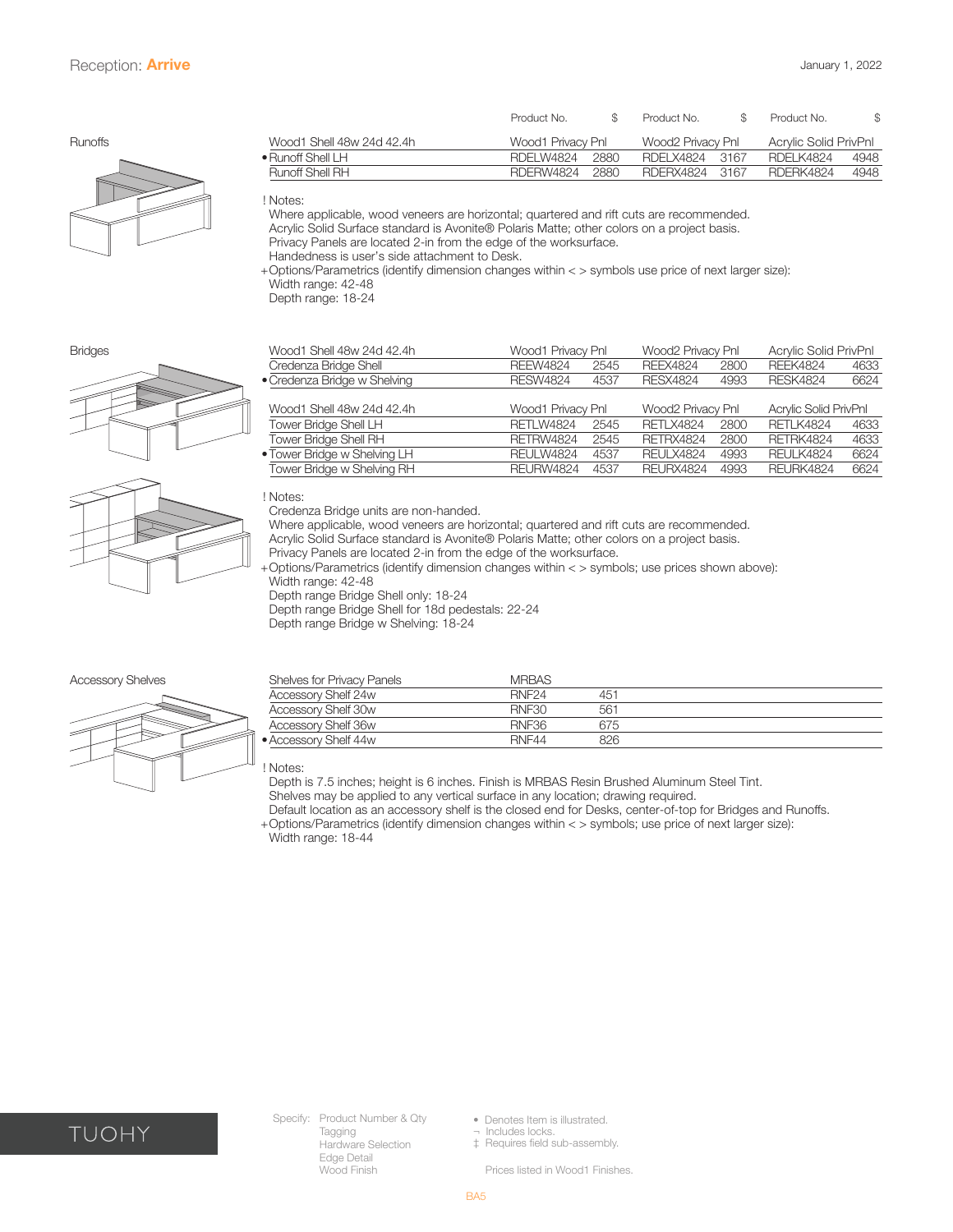#### <span id="page-5-0"></span>Credenza Tops & End Panels







|                               | \$<br>Product No.      | \$<br>Product No.      |
|-------------------------------|------------------------|------------------------|
| Top Only, 2-in Thick          | 18d                    | 24d                    |
| CredenzaTop 36w               | RFC3618<br>1569        | <b>RFC3624</b><br>1624 |
| CredenzaTop 48w               | RFC4818 1625           | RFC4824 1700           |
| CredenzaTop 60w               | RFC6018 1682           | RFC6024 1773           |
| CredenzaTop 72w               | RFC7218 1740           | RFC7224 1852           |
| CredenzaTop 78w               | RFC7818 1768           | <b>RFC7824</b><br>1887 |
| CredenzaTop 84w               | RFC8418 1797           | RFC8424 1926           |
| · CredenzaTop 90w             | RFC9018 1826           | RFC9024 1963           |
| CredenzaTop 96w               | RFC9618 1855           | RFC9624 2001           |
| CredenzaTop 102w              | RFC10218 1883          | RFC10224 2038          |
| CredenzaTop 108w              | RFC10818 1911          | RFC10824 2077          |
| CredenzaTop 114w              | RFC11418 1940          | RFC11424 2114          |
| CredenzaTop 120w              | RFC12018 1970          | RFC12024 2152          |
|                               |                        |                        |
| Top & Single End Panel 30.4h  | 18d                    | 24d                    |
| CredenzaTop+1EndPnl 36w       | RFE3618<br>1758        | RFE3624<br>1872        |
| CredenzaTop+1EndPnl 48w       | <b>RFE4818</b><br>1816 | <b>RFE4824</b><br>1947 |
| CredenzaTop+1EndPnl 60w       | 1873<br>RFE6018        | RFE6024<br>2022        |
| CredenzaTop+1EndPnl 72w       | <b>RFE7218</b><br>1931 | <b>RFE7224</b><br>2098 |
| CredenzaTop+1EndPnl 78w       | RFE7818 1958           | <b>RFE7824</b><br>2133 |
| CredenzaTop+1EndPnl 84w       | <b>RFE8418</b><br>1987 | <b>RFE8424</b><br>2174 |
| CredenzaTop+1EndPnl 90w       | 2017<br>RFE9018        | 2210<br><b>RFE9024</b> |
| CredenzaTop+1EndPnl 96w       | RFE9618 2046           | RFE9624<br>2247        |
| CredenzaTop+1EndPnl 102w      | RFE10218 2073          | RFE10224 2286          |
| CredenzaTop+1EndPnl 108w      | RFE10818 2102          | RFE10824 2323          |
| CredenzaTop+1EndPnl 114w      | RFE11418 2130          | RFE11424 2360          |
| CredenzaTop+1EndPnl 120w      | RFE12018 2159          | RFE12024 2399          |
|                               |                        |                        |
| Top & Double End Panels 30.4h | 18d                    | 24d                    |
| CredenzaTop+2EndPnls 72w      | <b>RFF7218</b><br>2121 | <b>RFF7224</b><br>2344 |
| CredenzaTop+2EndPnls 78w      | RFF7818 2145           | 2375<br><b>RFF7824</b> |
| CredenzaTop+2EndPnls 84w      | RFF8418 2177           | RFF8424<br>2418        |
| CredenzaTop+2EndPnls 90w      | <b>RFF9018</b><br>2206 | 2456<br>RFF9024        |
| CredenzaTop+2EndPnls 96w      | 2234<br>RFF9618        | RFF9624<br>2493        |
| CredenzaTop+2EndPnls 102w     | RFF10218 2415          | RFF10224 2684          |
| CredenzaTop+2EndPnls 108w     | RFF10818 2443          | RFF10824 2721          |
| CredenzaTop+2EndPnls 114w     | RFF11418 2473          | RFF11424 2760          |
| CredenzaTop+2EndPnls 120w     | RFF12018 2501          | RFF12024 2797          |

#### ! Notes:

 End panels are finished all sides and have horizontal veneers quartered and rift cuts are recommended. Wood prices are shown at Wood1 prices; inquire about upcharges for Wood2 finishes.

 All items listed above require pedestals and/or attachment to towers. Maximum open span is 54-inches. + Options/Parametrics (identify dimension changes within < > symbols; use price of next larger size): Width range: 30-124 (max. price at 120)

Depth range: 18-24



Specify: Product Number & Qty Tagging Hardware Selection Edge Detail Wood Finish

- Denotes Item is illustrated.
- ¬ Includes locks. ‡ Requires field sub-assembly.

Prices listed in Wood1 Finishes.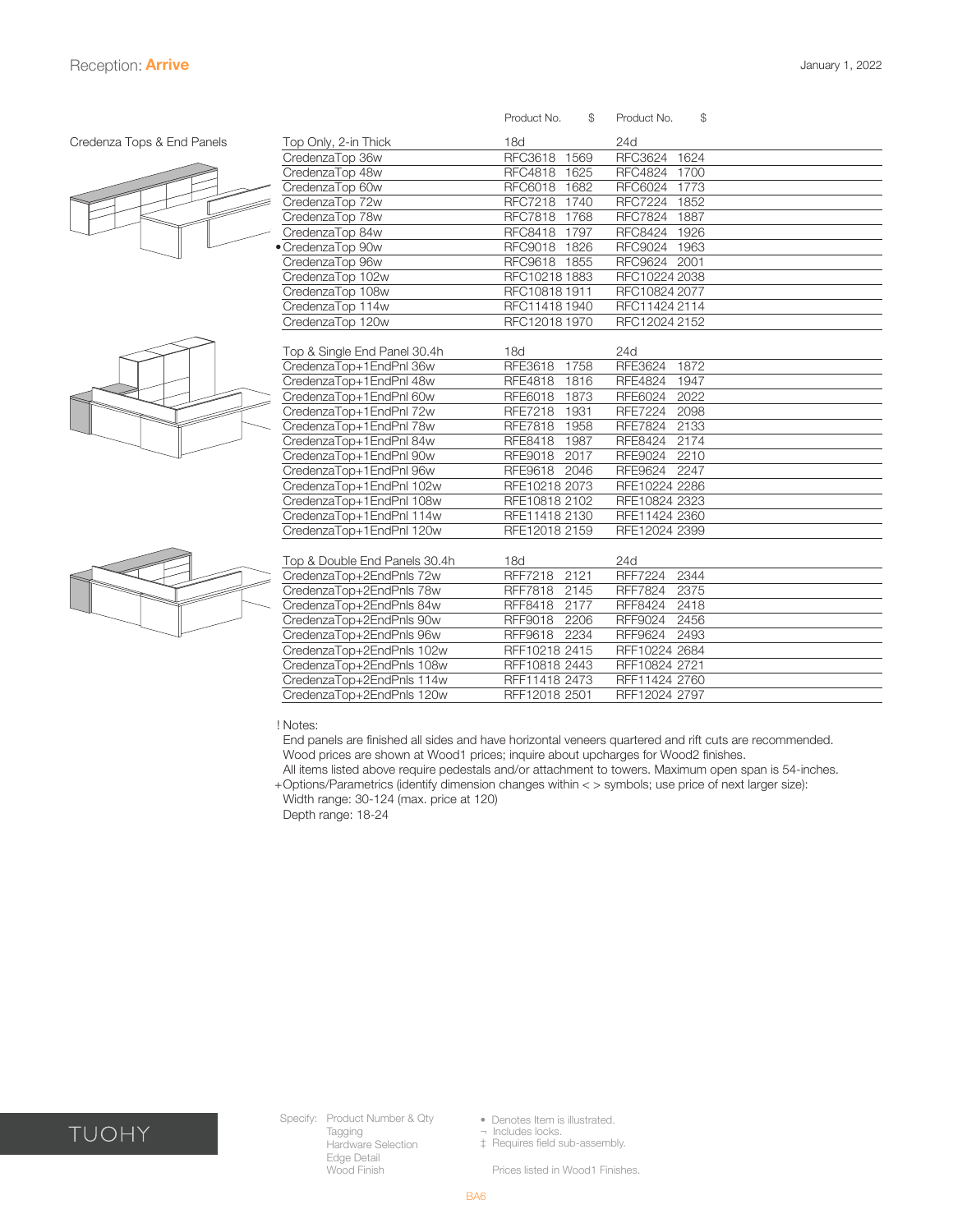### <span id="page-6-0"></span>Reception: **Arrive** January 1, 2022

830 Resin Stainless

851 Chrome Polish 856 Stainless Steel

|                               |                     |                                   | Product No.      | \$           | Product No.      | \$   | Product No.     | \$             |             |
|-------------------------------|---------------------|-----------------------------------|------------------|--------------|------------------|------|-----------------|----------------|-------------|
| Pedestals                     |                     | Unfinished Back $\neg$            | 18d              |              | 24d              |      | 30d             |                |             |
|                               |                     | Pedestals                         | RJC18            | $\mathbf{0}$ | RJC24            | 0    | <b>RJC30</b>    | $\overline{O}$ |             |
|                               |                     |                                   |                  |              |                  |      |                 |                | Fin.Back    |
|                               |                     |                                   | Spec Code        |              | Spec Code        | ÷    | Spec Code       |                | ← Option FB |
|                               |                     | Cabinet: Shelves 15 LH            | CL15             | 2096         | CL <sub>15</sub> | 2171 |                 |                | $+304$      |
|                               |                     | Cabinet: Shelves 15 RH            | CR <sub>15</sub> | 2096         | CR <sub>15</sub> | 2171 |                 |                | $+304$      |
|                               |                     | Cabinet: Shelves 18 LH            | CL <sub>18</sub> | 2179         | CL <sub>18</sub> | 2260 |                 |                | $+320$      |
|                               |                     | Cabinet: Shelves 18 RH            | CR <sub>18</sub> | 2179         | CR <sub>18</sub> | 2260 |                 |                | $+320$      |
|                               |                     | Cabinet: Shelves 24 LH            | CL24             | 2277         | CL <sub>24</sub> | 2430 |                 |                | $+353$      |
|                               |                     | Cabinet: Shelves 24 RH            | C <sub>24</sub>  | 2277         | C <sub>24</sub>  | 2430 |                 |                | $+353$      |
|                               |                     | Cabinet: Shelves 30 DBL           | C <sub>30</sub>  | 2583         | C <sub>30</sub>  | 2612 |                 |                | $+383$      |
|                               |                     | Cabinet: Shelves 36 DBL           | C <sub>36</sub>  | 2738         | C <sub>36</sub>  | 2792 |                 |                | $+415$      |
|                               |                     | Drawer: 4Box 18                   | J18              | 2632         | J18              | 2667 | J18             | 2706           | $+320$      |
|                               |                     | Drawer: 4Box 24                   | J24              | 2761         | J24              | 3133 | J24             | 3499           | $+353$      |
| 100 Wood                      | 575 Nickel Matte    | Drawer: 2Box/File 18              | E18              | 2487         | E18              | 2589 | E18             | 2690           | $+320$      |
|                               |                     | Drawer: 2Box/File 24              | E24              | 2698         | E24              | 2815 | E24             | 2930           | $+353$      |
|                               |                     | Drawer: 2Box/File 30              | E30              | 3133         | E30              | 3263 | E30             | 3383           | $+383$      |
| $\omega$                      |                     | Drawer: 2Box/File 36              | E36              | 3299         | E36              | 3505 | E36             | 3643           | $+415$      |
|                               |                     | Drawer: 2File 18                  | F <sub>18</sub>  | 2455         | F <sub>18</sub>  | 2575 | F <sub>18</sub> | 2691           | $+320$      |
|                               |                     | Drawer: 2File 24                  | F <sub>24</sub>  | 2746         | F <sub>24</sub>  | 2870 | F <sub>24</sub> | 2992           | $+353$      |
|                               |                     | Drawer: 2File 30                  | F <sub>30</sub>  | 3179         | F <sub>30</sub>  | 3318 | F30             | 3447           | $+383$      |
| 671 Chrome Polish             | 820 Resin Stainless | Drawer: 2File 36                  | F <sub>36</sub>  | 3349         | F <sub>36</sub>  | 3560 | F36             | 3705           | $+415$      |
| 673 Brass Polished            |                     | Drawer: TrashRecycle 1 & 2-Bin 18 | T <sub>18</sub>  | 2346         | <b>T18</b>       | 2561 |                 |                | $+320$      |
| 674 Black<br>675 Nickel Satin |                     | Drawer: TrashRecycle 2 & 4-Bin 24 | T <sub>24</sub>  | 2520         | T <sub>24</sub>  | 3558 |                 |                | $+353$      |
|                               |                     | Drawer: Utility 18                | U18              | 2172         | U18              | 2264 |                 |                | $+320$      |
|                               |                     | Drawer: Utility 24                | U24              | 2361         | U24              | 2479 |                 |                | $+353$      |
|                               |                     |                                   |                  |              |                  |      |                 |                |             |

! Notes:

 To order, specify the Product No. listed at top, then list the Spec Codes in L to R order in your description. The total price is the price listed at top plus the sum of the prices for the Spec Codes you itemized. Specify pull style/finish item number from those shown at left.

All prices are based on Wood1 finishes; veneers are horizontal.

 Utility Drawers include a vent/cord exit in the rear panel.

+Options:

 Face Locks are included on all drawer and door pedestals. For no locks, specify Option NL.

 For finished back, specify Option FB; add the \$ amount shown at far right; continuous back up to 72w at 18d/24d.

 For finished left side, specify Option FL; add \$194.

 For finished right side, specify Option FR; add \$194.

 For finished both sides, specify Option FS; add \$389.

 For High Gloss Solid Color door/drawer fronts, specify Option HGF; add \$210.

 For ventilation cutout (where not included), specify Option VS; add \$351.

| <b>Towers</b> | Unfinished Back 24w 54h    | 18d              |      | 24d              |      |           |
|---------------|----------------------------|------------------|------|------------------|------|-----------|
|               | Towers                     | <b>RP18</b>      | 378  | <b>RP24</b>      | 378  |           |
|               |                            |                  |      |                  |      | Fin.Back  |
|               |                            | Spec Code        |      | Spec Code        |      | Option FB |
|               | Garment LH                 | GL <sub>24</sub> | 3158 | GL <sub>24</sub> | 3434 | $+233$    |
|               | Garment RH                 | GR24             | 3158 | <b>GR24</b>      | 3434 | $+233$    |
|               | Garment End Door LH        | HL24             | 3158 | HL24             | 3434 | $+233$    |
|               | Garment End Door RH        | <b>HR24</b>      | 3158 | <b>HR24</b>      | 3434 | $+233$    |
|               | Cabinet/File/File LH       | FL24             | 4092 | FL <sub>24</sub> | 4371 | $+233$    |
|               | Cabinet/File/File RH       | <b>FR24</b>      | 4092 | <b>FR24</b>      | 4371 | $+233$    |
|               | Cabinet/Printer-Utility LH | <b>PL24</b>      | 4022 | <b>PL24</b>      | 4302 | $+233$    |
|               | Cabinet/Printer-Utility RH | <b>PR24</b>      | 4022 | <b>PR24</b>      | 4302 | $+233$    |

! No<br>To To order, specify the Product No. listed at top, then list the Spec Codes in L to R order in your description. The total price is the price listed at top plus the sum of the prices for the Spec Codes you itemized. 

 Specify drawer pull style/finish item number from those shown above-left. 

 Both ends of a tower run will be finished.

All prices are based on Wood1 finishes; veneers are horizontal.

 Utility Drawers include a vent/cord-exit in the rear panel.

+Options:

 Face Locks are included on all drawers. For no locks, specify Option NL.

 For finished back, specify Option FB; add the \$ amount shown at far right.

 For High Gloss Solid Color door/drawer fronts, specify Option HGF; add \$281.

40 Resin Stainle

900 Resin Stainless



|  | UOHY |  |
|--|------|--|

|                                                                                                                |                  |      |                  |      | Fin.Back  |
|----------------------------------------------------------------------------------------------------------------|------------------|------|------------------|------|-----------|
|                                                                                                                | Spec Code        |      | Spec Code        |      | Option FB |
| Garment LH                                                                                                     | GL 24            | 3158 | GL24             | 3434 | $+233$    |
| Garment RH                                                                                                     | GR24             | 3158 | GR <sub>24</sub> | 3434 | $+233$    |
| Garment End Door LH                                                                                            | HL24             | 3158 | HL24             | 3434 | $+233$    |
| Garment End Door RH                                                                                            | <b>HR24</b>      | 3158 | HR24             | 3434 | $+233$    |
| Cabinet/File/File LH                                                                                           | FL24             | 4092 | FL24             | 4371 | $+233$    |
| Cabinet/File/File RH                                                                                           | FR <sub>24</sub> | 4092 | FR <sub>24</sub> | 4371 | +233      |
| Cabinet/Printer-Utility LH                                                                                     | <b>PL24</b>      | 4022 | PL 24            | 4302 | $+233$    |
| Cabinet/Printer-Utility RH                                                                                     | PR <sub>24</sub> | 4022 | <b>PR24</b>      | 4302 | $+233$    |
| ! Notes:                                                                                                       |                  |      |                  |      |           |
| To order, specify the Product No. listed at top, then list the Spec Codes in L to R order in your description. |                  |      |                  |      |           |